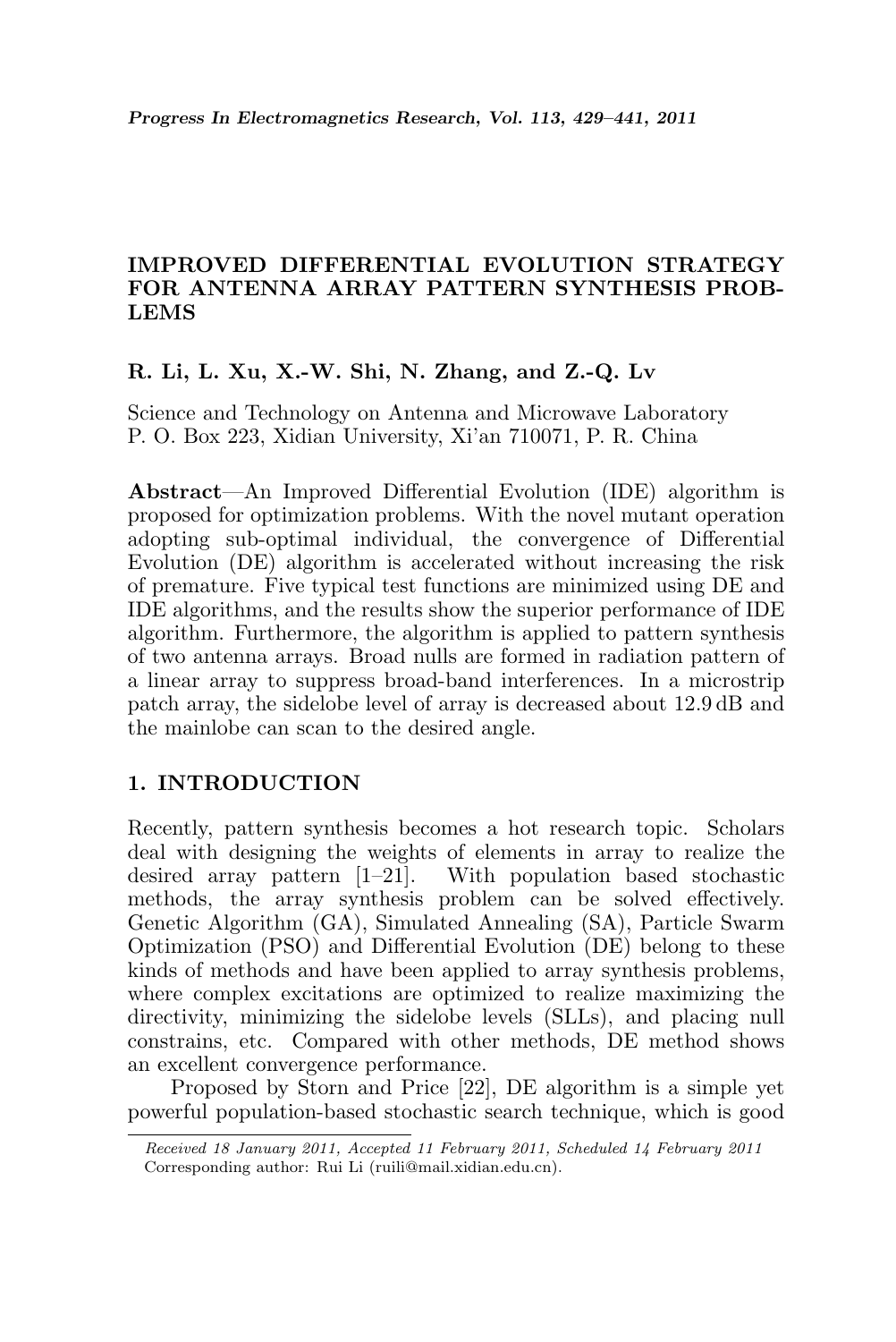at solving multi-variable function optimization problem particularly. It has been successfully applied to diverse fields such as mechanical engineering [23, 24], communication [25], array synthesis problems [26– 32], ect. [33, 34].

Despite DE's excellent performance, the convergence speed of it still seems slow for some problems. At present, there are many improvements for the differential evolution algorithm and specific improvement measures focus on the evolution operation, parameter settings and other improvements [30, 32, 35]. The algorithm's operations include mutation, crossover and selection operator, most improvements concentrate in the mutation operation. In [30], all individuals are sorted according to their fitness value, and the mutant vector is generated only from the superior half group. But the computational cost is increased significantly. A best of random differential mutation is proposed in [32], but introducing the optimization parameters increases the possibility of premature.

In this paper, we develop an Improved Differential Evolution (IDE) algorithm, in which the convergence rate is improved by adopting the sub-optimal vector in the mutant operation. Additional computational cost caused by the sub-optimal individual finding is small. Furthermore, IDE method introduces no extra control parameters. As a challenge, IDE method is applied to some array synthesis problems to verify the effectiveness.

The paper is organized as follows. The improvement of DE method is described in Section 2. The numerical simulations are presented in Section 3. Conclusion is given in Section 4.

# 2. IMPROVED DE ALGORITHM

For completeness and better readability, the procedure of DE method is briefly depicted in this section. Then the improvement of DE method is analyzed.

# 2.1. Standard DE

DE is a simple, efficient and robust evolutionary algorithm. It aims at evolving a population of M-dimensional parameter vectors, so-called individuals, towards the global optimum. M stands for the number of parameters. DE algorithm involves four stages, namely, initialization, mutation, crossover and selection.

Initialization: It utilizes NP M-dimensional parameter vectors as a population for each generation G.

$$
\mathbf{x}_{i,G}, \quad i = 1, \dots, NP \tag{1}
$$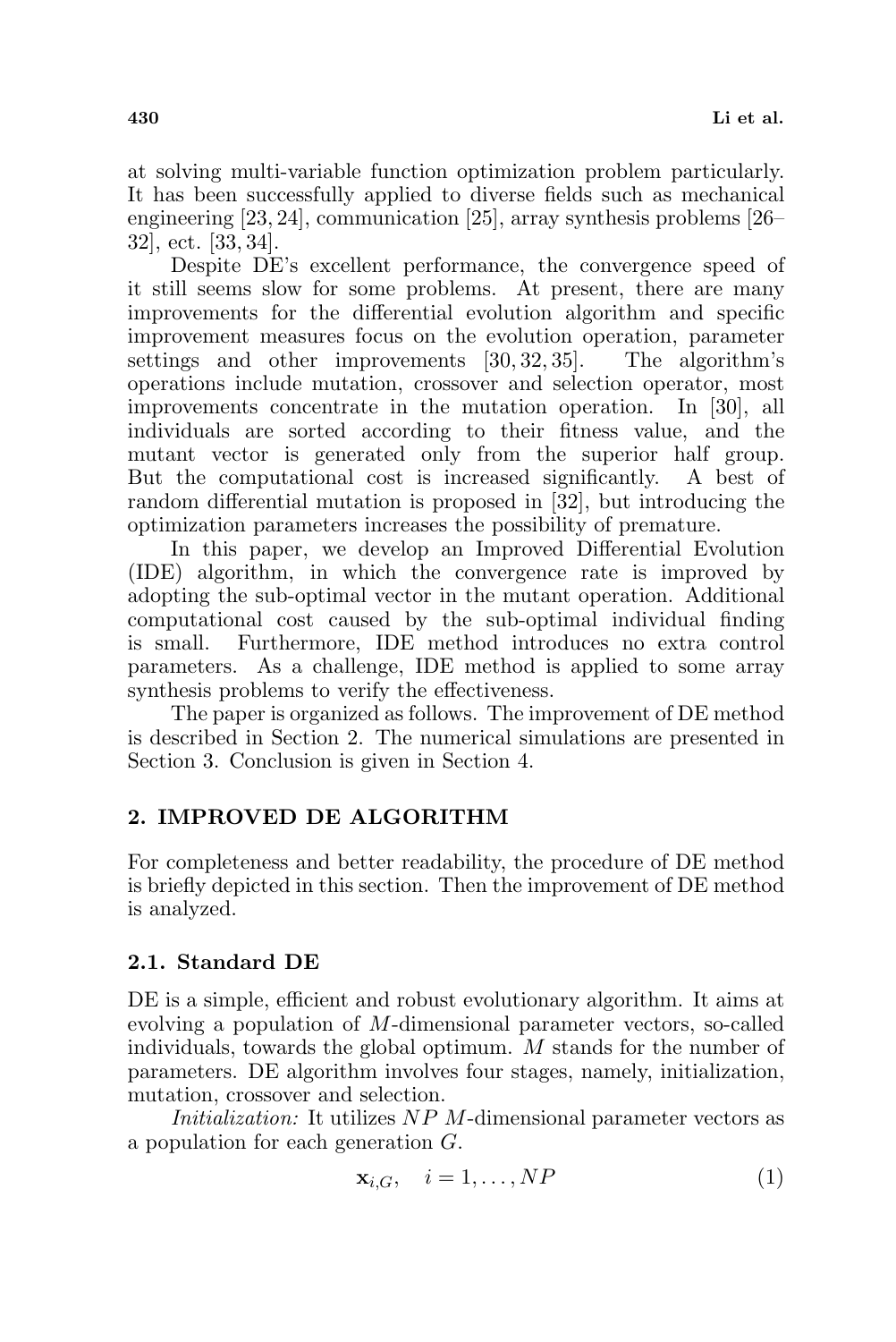#### Progress In Electromagnetics Research, Vol. 113, 2011 431

where  $NP$  is individual number in a group.

Differential Mutation: Differential mutation generates a mutant vector  $v_{i,G}$  for each individual according to the following formula:

$$
\mathbf{v}_{i,G} = \mathbf{x}_{p1,G} + F(\mathbf{x}_{p2,G} - \mathbf{x}_{p3,G})
$$
\n(2)

 $p1, p2, p3 \in [1, NP], p1 \neq p2 \neq p3 \neq i$ . And F is a real and constant factor satisfied  $F \in [0,2]$  which controls the amplification of the differential variation  $(\mathbf{x}_{p2,G} - \mathbf{x}_{p3,G}).$ 

Crossover: After the mutation, crossover operator is applied to generate a trial individual  $\mathbf{u}_{ji,G}$ 

$$
\mathbf{u}_{ji,G} = \begin{cases} \mathbf{v}_{ji,G}, & \text{if } (r(j) \leq CR) \text{ or } j = r(i) \\ \mathbf{x}_{ji,G}, & \text{otherwise} \end{cases}
$$
 (3)

where  $r(j)$  is a real random number uniform in the range [0, 1] and  $CR$ , a constant in [0, 1], is the crossover probability.

*Selection:* The fitness value of each trial vector  $\mathbf{u}_{i,G}$  is compared to that of its corresponding target vector  $\mathbf{x}_{i,G}$  in the current population. If the trial vector has less or equal fitness value than the corresponding target vector,  $\mathbf{x}_{i,G}$  will be set to  $\mathbf{u}_{i,G}$  and enter the population of the next generation. Otherwise, the old target vector  $\mathbf{x}_{i,G}$  will be retained in the population for the next generation.

### 2.2. Improved DE (IDE)

In natural biological evolution, weak individuals are easily eliminated, and elites in the society have more chance to inherit their excellent characteristic to their offspring through genetic transmission. Inspired by that, competition manipulation among the individuals of the same generation is adopted in IDE algorithm to enhance the convergence speed.

Actually, increasing population diversity leads to a reliable result but convergence is slowed down. On the other hand, guidance provided by elite individuals accelerates convergence but it increases the risk of premature. To balance two contradictory aspects: diversity and guidance, the sub-optimal vector is introduced to the novel mutant operation. In IDE algorithm, the objective function values of all individuals are evaluated. After that, the mutant vector is generated with sub-optimal vector and other two individuals in the group to improve the convergence speed. IDE algorithm introduces no extra control parameters to the algorithm, and the computational cost of the additional sub-optimal individual selection is negligible.

The new mutant operation is as following

$$
\mathbf{v}_{i,G} = \mathbf{x}_{p1,G} + F(\mathbf{x}_{sub-opt,G} - \mathbf{x}_{p2,G})
$$
(4)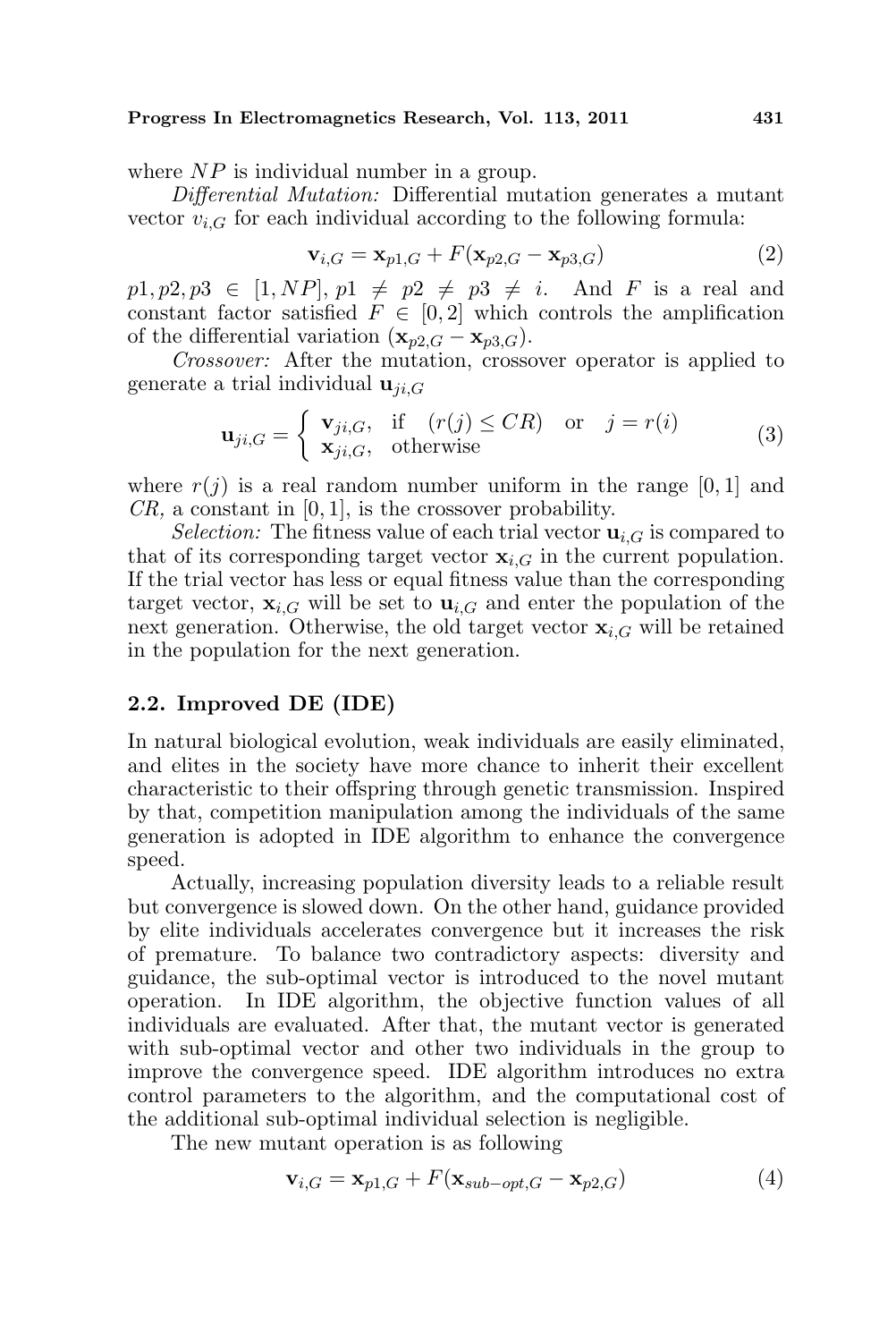

Figure 1. The flowchart of IDE algorithm.

 $p1, p2 \in [1, NP], p1 \neq p2 \neq i$ . Here, the sub-optimal value is introduced to the differential variation  $(\mathbf{x}_{sub-opt,G} - \mathbf{x}_{p2,G})$ . To avoid overly fast converging to a local optimum domain, the optimal value is not used in the differential mutation. Fig. 1 presents the flowchart of IDE with the modification techniques.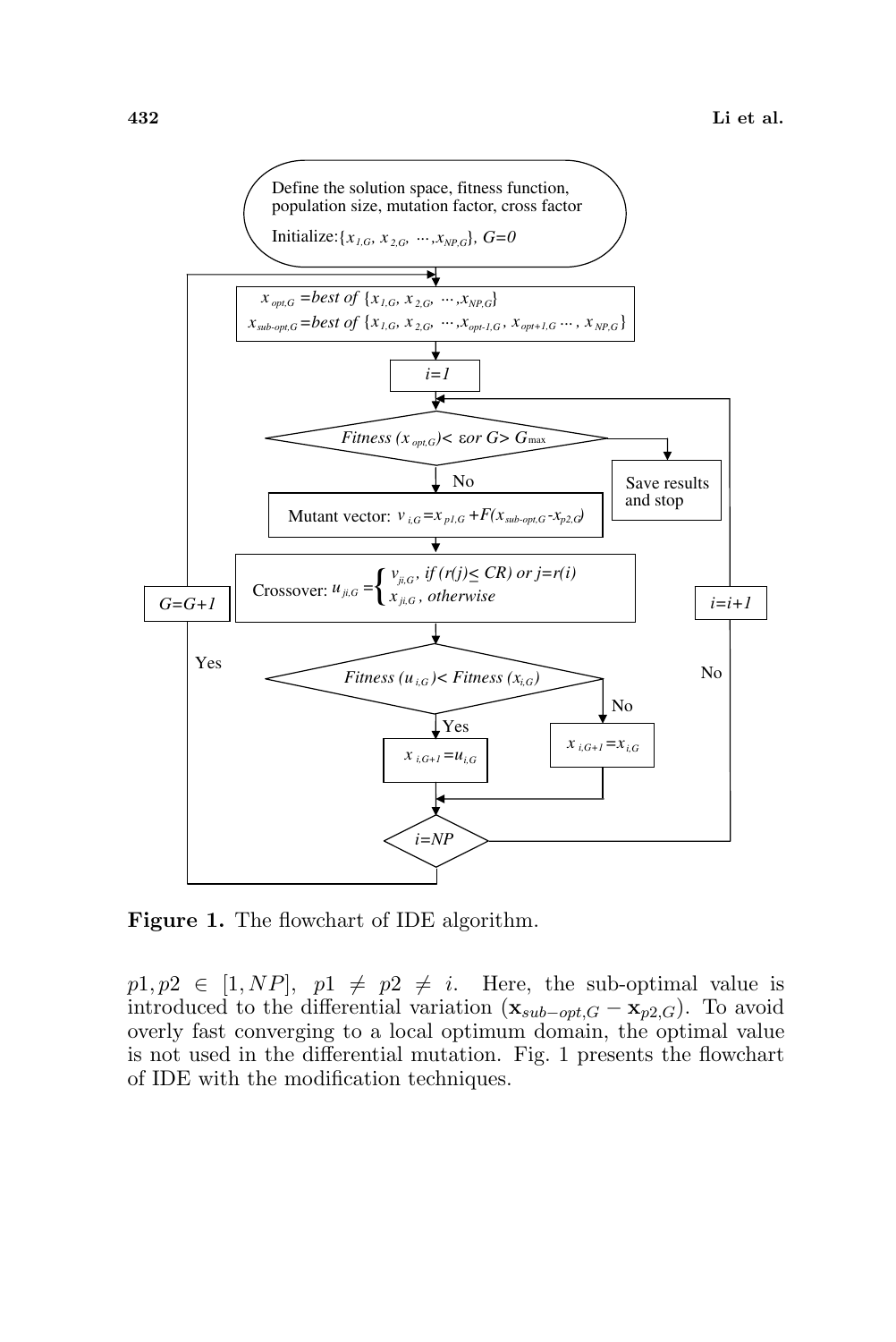### 2.3. Fitness Function

 $fitness = U(F_0(\theta) - F_d(\theta))[\alpha|MSLL - DSLL| + \beta|NULL - DNULL|]$  (5) where  $U(t) = \begin{cases} 1, & t \geq 0 \\ 0, & t < 0 \end{cases}$  $\begin{array}{ll} 1, & t \leq 0 \ 0, & t < 0 \end{array}$ , MSLL is maximum sidelobe level, DSLL is desired sidelobe level, NULL is null depth, and DNULL is desired null depth.  $\alpha$  and  $\beta$  are weight parameters.

### 3. SIMULATION

In this section, we carry out some representative simulation experiments to demonstrate the superior of IDE method. As ED has been compared to other algorithms [22], here we only focus on the comparison of DE and IDE algorithms.

#### 3.1. Test Function

Our function testbed contains five 20-dimensional test functions. The simulation results for these functions are shown in Table 1. Initial parameter ranges (IPR) are given. At the beginning of the optimization, the initial parameter values are drawn randomly from the IPR. We executed 20 test runs with randomly chosen initial parameter vectors for each test function and each minimization. And the iteration number is set to 400. The group number is 40,  $F = 0.6$ ,  $CR = 0.6$ .

The results in Table 1 clearly show that in all test cases IDE exhibits superior performance when compared to DE reported best results. The optimal value found by IED is smaller than DE. It means the method proposed in this paper has a better converge speed.

|            | DЕ              | <b>IDE</b>      | IPR.          |
|------------|-----------------|-----------------|---------------|
| Spherical  | $4.8261e - 012$ | $1.8615e - 016$ | $[-100, 100]$ |
| Rosenbrock | 4.3833          | 2.4739          | $[-6,6]$      |
| Ackley     | 0.6971          | 0.3955          | $[-40, 40]$   |
| Griewank   | 0.2453          | 0.0238          | $[-200, 200]$ |
| Rastrigin  | 18.0250         | 1.9324          | $[-20, 20]$   |

Table 1. Best fitness value optimized by DE and IDE.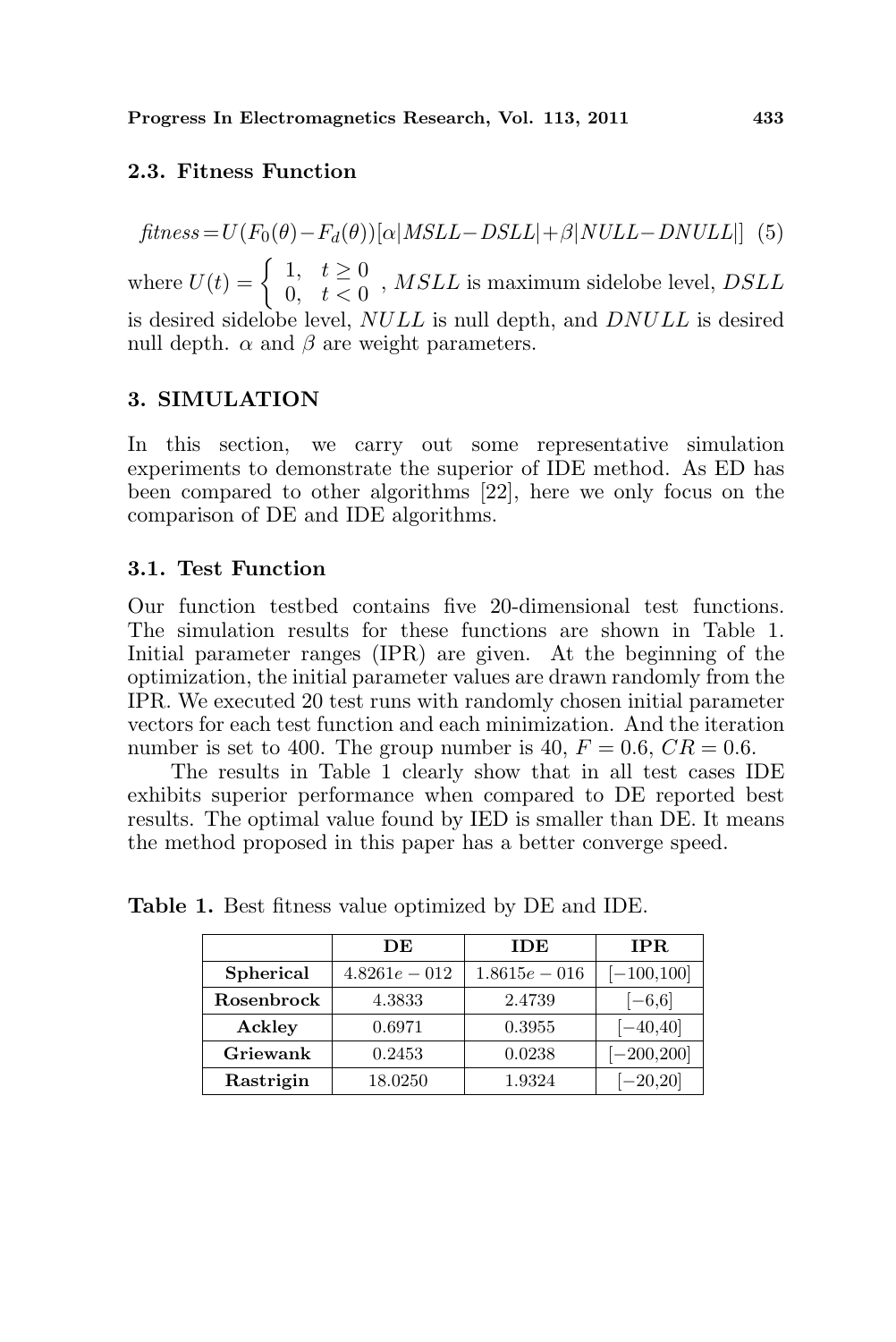#### 3.2. A Linear Array

Usually, the directional pattern nulls formed by beamforming algorithm are extremely sharp. However, in practical communication systems, the high speed jammer motion or broadband signal may bring the jammers out of the nulls. To illustrate the broad-band interference suppression capability of IDE, the pattern having a broad null located at  $45^{\circ} \sim 50^{\circ}$  is designed. 32 isotropic elements are spaced 0.5 $\lambda$  in a uniform linear array. The desired sidelobe level  $DSLL = -20 \text{ dB}$ and the null depth level  $DNULL = -40$  dB. The group number is 40,  $F = 0.6$ ,  $CR = 0.8$ ,  $\alpha = 2$ ,  $\beta = 1$ . Here we only synthesize the excitation amplitudes. Because of the symmetrical array, only 16 amplitudes are to be optimized. The excitation amplitude distribution is symmetric with respect to the center of the array.

30



0 50 100 150 200 250 300 350 400 450  $\theta$ 5 10 15  $\frac{20}{3}$ <br> $\frac{20}{15}$ <br> $\frac{20}{10}$ <br> $\frac{15}{10}$  $25$ Number of Iterations DE IDE

Figure 2. Amplitude weights by IDE for the linear array.

Figure 3. Fitness value versus the number of iterations using DE and IDE.

The excitation amplitude weights derived using IDE are given in Fig. 2. The corresponding convergence curves are plotted in Fig. 3. Obviously, convergence speed of IDE is faster than DE. The normalized radiation pattern in dB obtained at the end of the optimization process is given in Fig. 4. From the figure we can seen that both DE and IDE methods satisfy the requirements. But the optimized side-lobe levels of IDE are about 2 dB lower than that of DE. The null width is accurately produced by IDE. The shape of the main-beam is not optimized, only the beam-width is limited to  $-5^{\circ} \sim 5^{\circ}$ .

#### 3.3. A Circular Microstrip Antenna Array

In this example, we will address the synthesis problem for a circular microstrip antenna array. The radiation pattern of each element in the array is introduced instead of the point sources in the last example.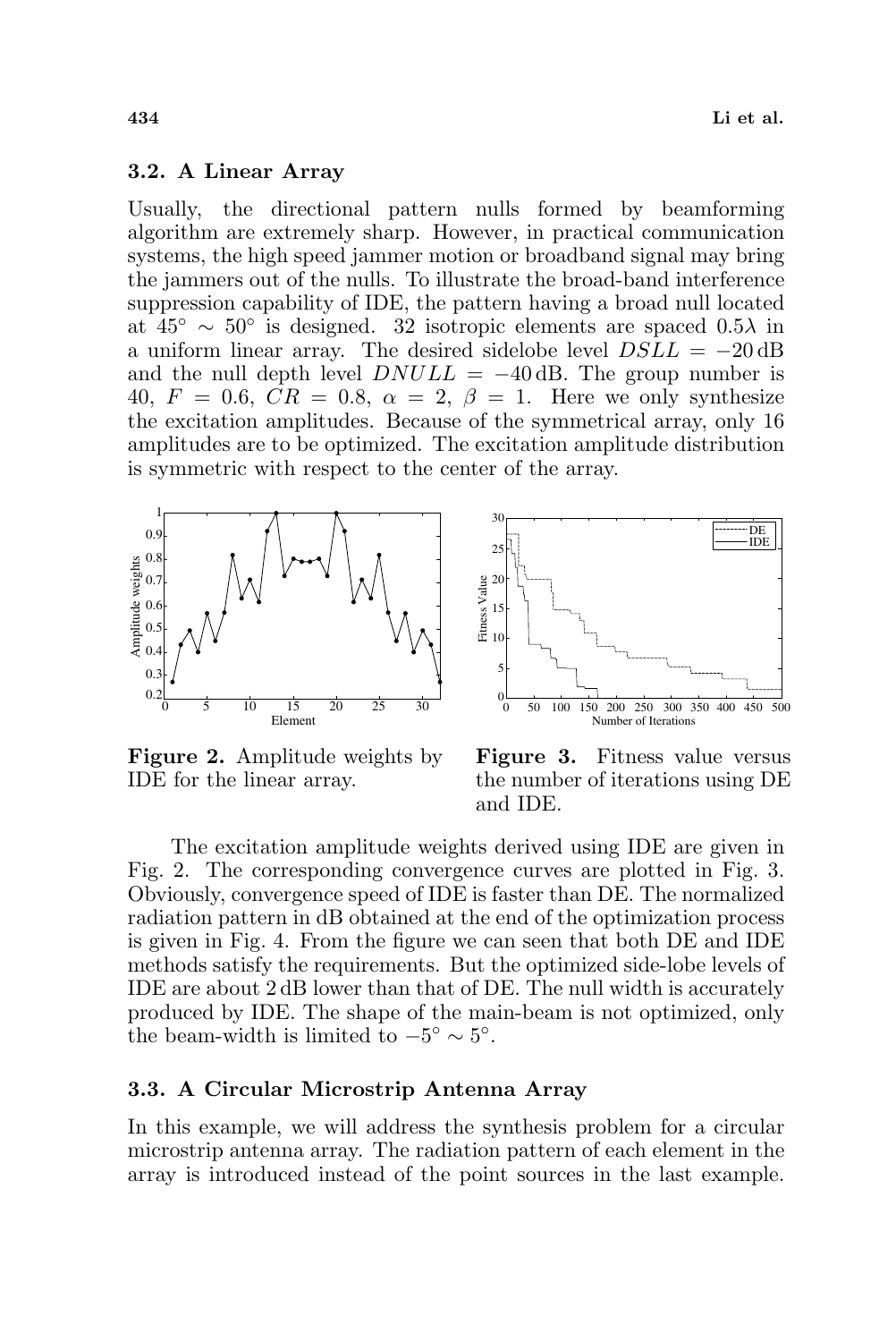By this way, more practical results are obtained.

Antenna array is an important part of smart antenna system. The circular array attracts attention ahead of other shapes since it is symmetric geometry.

A circularly-polarized microstrip patch is designed for receiver system. The basic structure of the antenna is depicted in Fig. 5. In order to resonate at the center frequency of 1.575GHz, yielding its dimensions as  $l = 36.8$  mm,  $r = 35$  mm,  $c = 4$  mm,  $lf = 7$  mm. The antenna is built up on substrate with  $\varepsilon_r = 6.15$  and thickness of 3.18 mm. Ten patch elements are placed along a circle radius  $R = 184 \,\mathrm{mm}$  and separated by a uniform angle 36°. The circle radius is defined as to accommodate the inter-element distance of  $d = 0.6\lambda_0$ . As shown in Fig. 6(a), the antenna placed symmetric in the array. Due



Figure 4. Radiation patterns for a 32-element uniform linear array.



Figure 5. Geometry of the circularly-polarized microstrip patch antenna.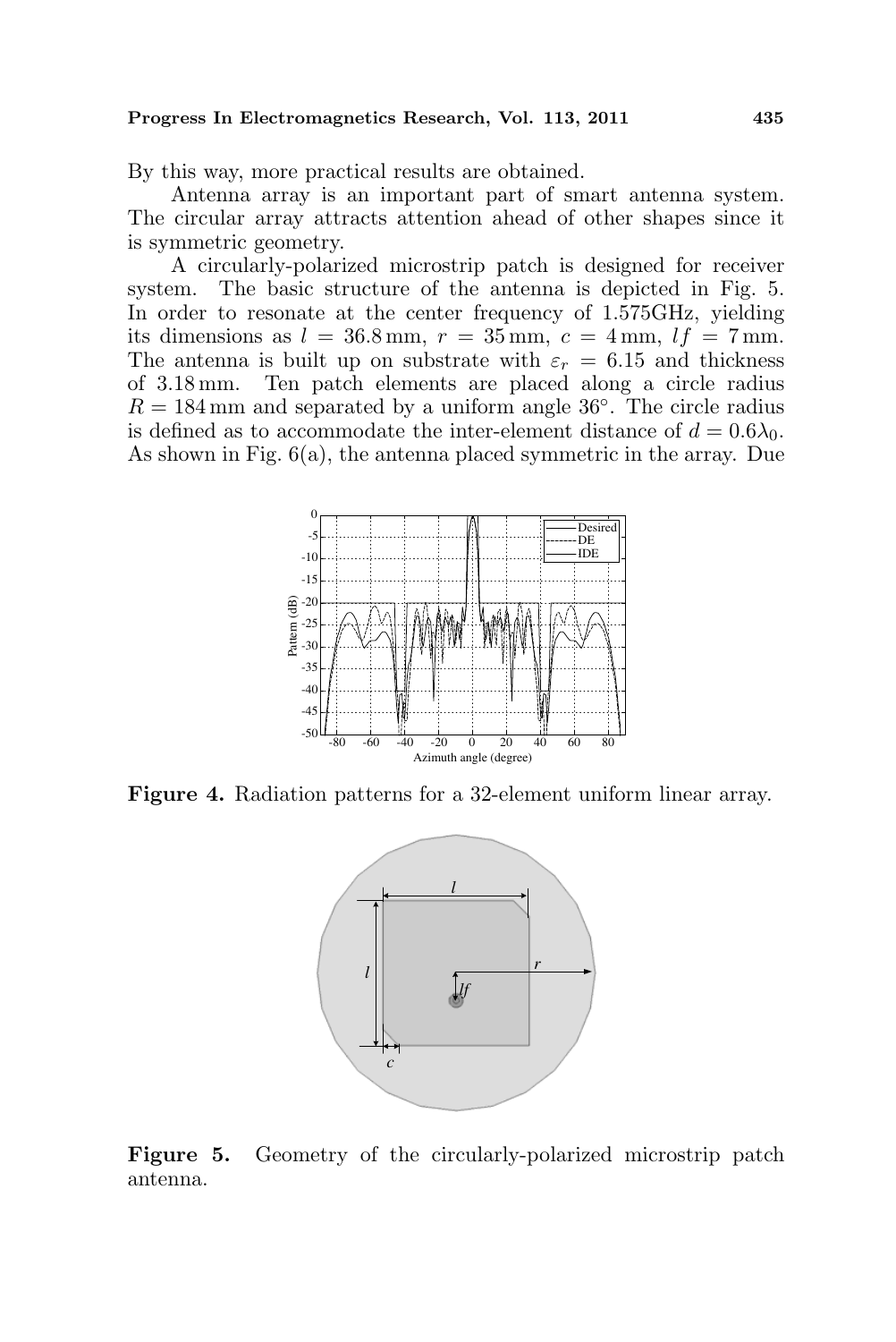to the polarization of elements, the contribution to radiation pattern in far field of elements at the symmetric location will be counteracted at direction  $\theta = 0^{\circ}$ . To overcome the polarization counteraction, the elements are rotated as shown in Fig. 6(b).

All radiation patterns in the following example are obtained using HFSS11. The couplings mutual among the elements are considered in the synthesis. The group number is 40,  $F = 0.6$ ,  $CR = 0.9$ ,  $\alpha = 1, \beta = 0$ . The low sidelobe synthesis ability of IDE is examined in this example. Fig. 6 depicts the gain pattern in  $x-z$  plane of this array. The highest sidelobe level with the same excitation is −10 dB.



Figure 6. Geometry of the array before and after rotation.





Figure 7. Radiation patterns of the array before synthesis.

Figure 8. Synthesized radiation pattern for low sidelobe.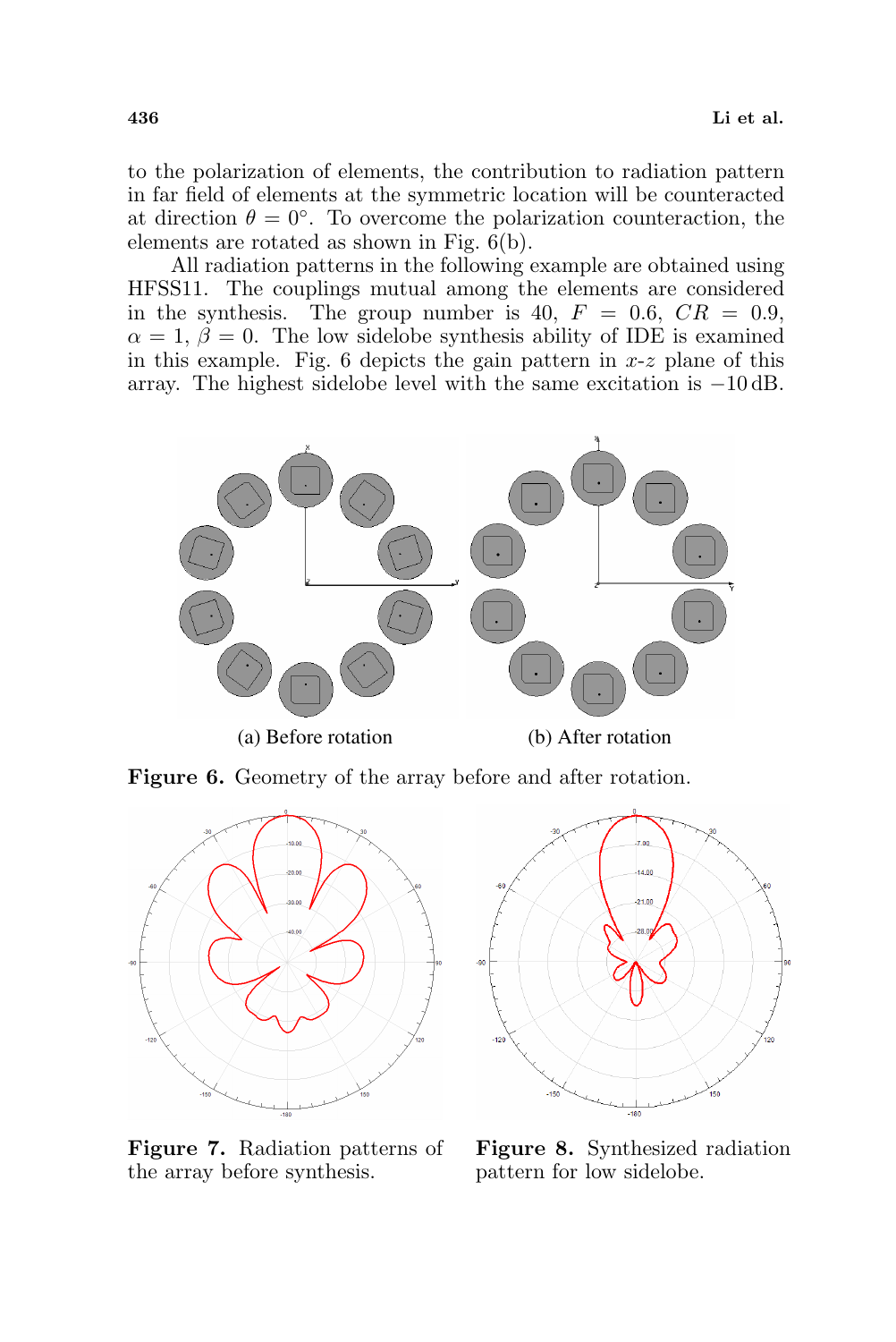The synthesized result is given in Fig. 7. With the excitation weights obtained by IDE, the highest sidelobe level drops to −22.9 dB and overall sidelobe levels are substantially lower. The optimal amplitude and phase weights are shown in Table 2. The result shows that the algorithm proposed in this paper reduces the sidelobe level for 12.9 dB.

| Element        | Amplitude | Phase      | Element | Amplitude | Phase      |
|----------------|-----------|------------|---------|-----------|------------|
|                | 0.9444    | $-38.3936$ |         | 0.9444    | $-38.3936$ |
| $\overline{2}$ | 0.2253    | $-63.7946$ | 7       | 0.2253    | $-63.7946$ |
| 3              | 1.8221    | $-12.8283$ |         | 1.8221    | $-12.8283$ |
| 4              | 1.0997    | $-81.4198$ |         | 1.0997    | $-81.4198$ |
| 5              | 0.2691    | $-3.3572$  | 10      | 0.2691    | $-3.3572$  |

Table 2. Excitation amplitude and phase of each element for low sidelobe synthesis.

Then we synthesize a beam scan radiation pattern. Here, the maximum radiation direction desired for this array is at  $\theta = -30^{\circ}$ . From the radiation pattern shown in Fig. 9 we can see the radiation can focus on the desired direction with the optimal solutions found by IDE. The corresponding excitation amplitude and phase weights are given in Table 3.

The results shown in Figs. 6–8 confirm that IDE presented in this paper is able to approach the desired pattern by controlling the element excitations of the circular array.



Figure 9. Synthesized radiation pattern for beam scan at  $\theta = -30^{\circ}$ .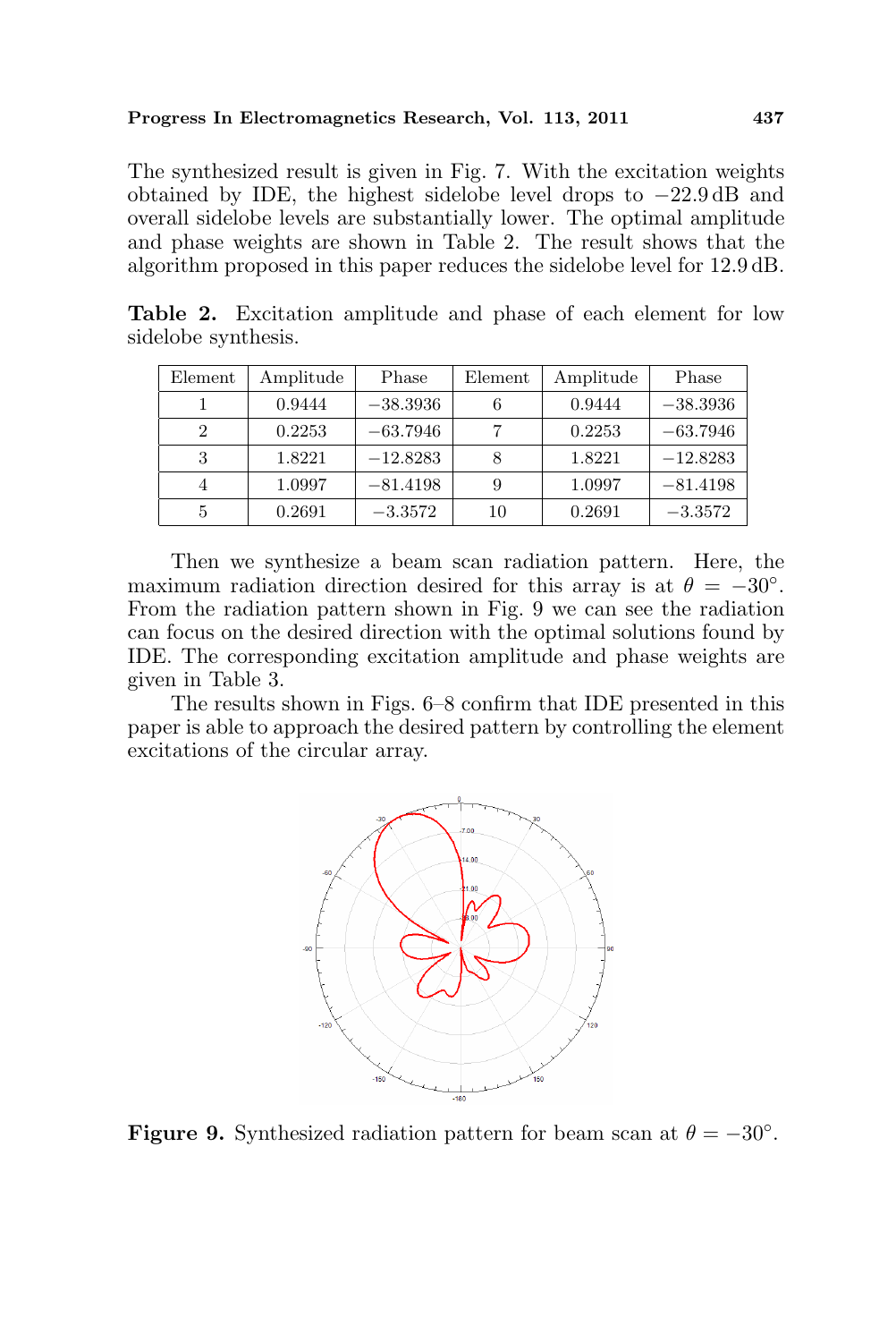| Element | Amplitude | Phase      | Element | Amplitude | Phase      |
|---------|-----------|------------|---------|-----------|------------|
|         | 0.6536    | 64.801     |         | 1.131     | $-109.751$ |
| 2       | 2.3224    | $-125.199$ |         | 0.9565    | 137.2963   |
| 3       | 3.2041    | $-18.6127$ |         | 2.8167    | 68.6576    |
|         | 0.4063    | 13.2671    |         | 0.2316    | 123.3881   |
| 5       | 1.2917    | 141.7415   | 10      | 0.6677    | $-71.6369$ |

Table 3. Excitation amplitude and phase of each element for beam scan synthesis.

# 4. CONCLUSION

In this paper, IDE with a novel mutant operation adopting suboptimal individual is proposed. By this way, the convergence speed is improved without increasing the risk of premature. The new algorithm introduces no extra control parameters to the algorithm, and the computational cost of the additional sub-optimal individual search is negligible. The simulation results of test functions show the superior performance of IDE. With the optimal solution found by IED, the broad nulls are realized to suppress broad-band interferences in a linear array. Then it is applied to the low sidelobe and beam scan synthesis of a microstrip antenna array. With the optimal weights found by IDE, the sidelobe level is decreased 12.9 dB and the mainlobe can scan to the desired angle.

### ACKNOWLEDGMENT

This work was supported by the National Science Foundation of China under Grant No. 60801039.

### REFERENCES

- 1. Xu, Z., H. Li, Q. Z. Liu, and J. Y. Li, "Pattern synthesis of conformal antenna array by the hybrid genetic algorithm," Progress In Electromagnetics Research, Vol. 79, 75–90, 2008.
- 2. Qu, Y., G. Liao, S. Q. Zhu, and X. Y. Liu, "Pattern synthesis of planar antenna array via convex optimization for airborne forward looking radar," Progress In Electromagnetics Research, Vol. 84, 1– 10, 2008.
- 3. Lu, Z. B., A. Zhang, and X. Y. Hou, "Pattern synthesis of cylindrical conformal array by the modified particle swarm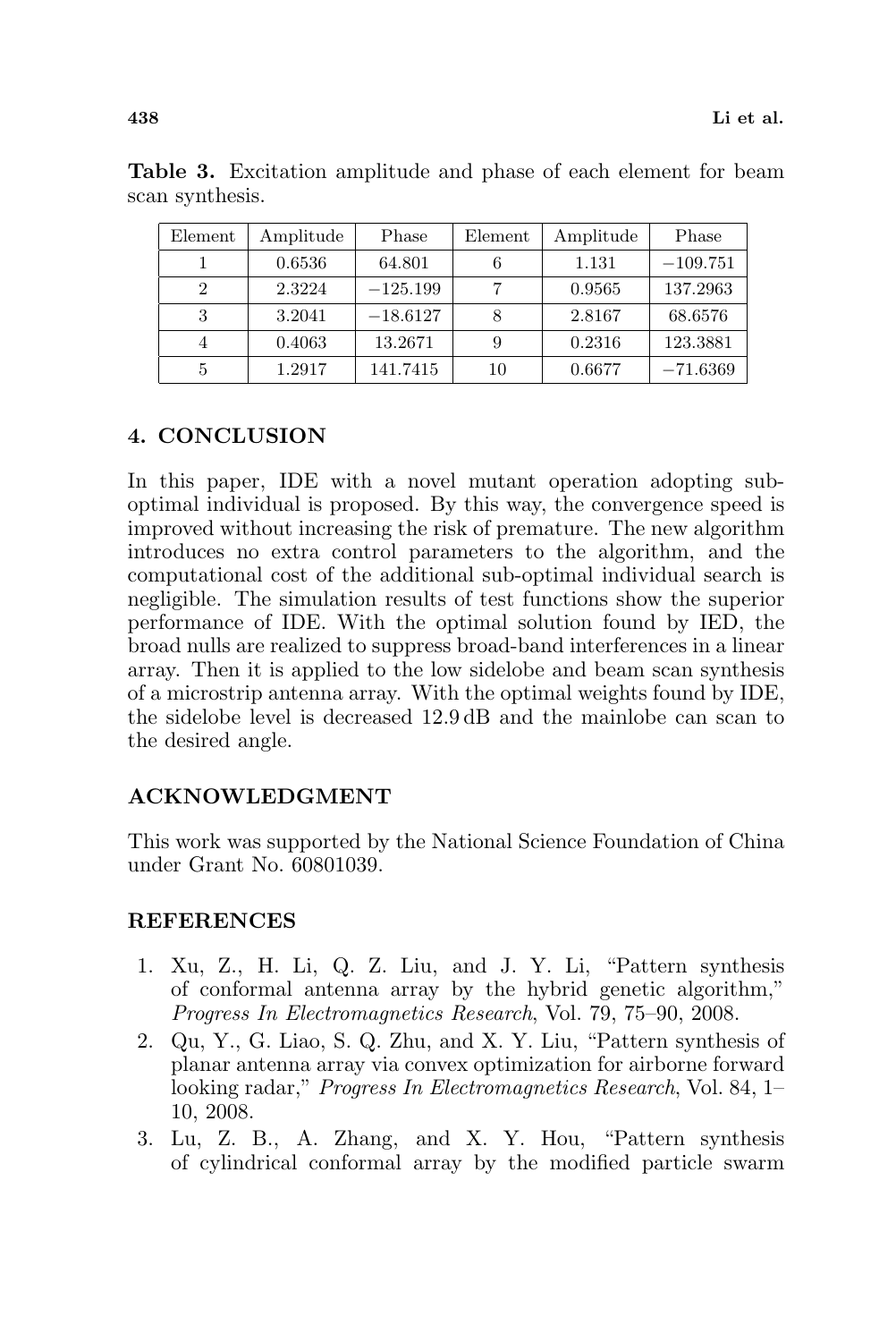optimization algorithm," Progress In Electromagnetics Research, Vol. 79, 415–426, 2008.

- 4. Li, W. T., X. W. Shi, L. Xu, and Y. Q. Hei, "Improved GA and PSO culled hybrid algorithm for antenna array pattern synthesis," Progress In Electromagnetics Research, Vol. 80, 461–476, 2008.
- 5. Li, W. T., X. W. Shi, and Y. Q. Hei, "An improved particle swarm optimization algorithm for pattern synthesis of phased arrays," Progress In Electromagnetics Research, Vol. 82, 319–332, 2008.
- 6. Lee, K. C. and J. Y. Jhang, "Application of electromagnetism-like algorithm to phase-only syntheses of antenna arrays," Progress In Electromagnetics Research, Vol. 83, 279–291, 2008.
- 7. He, Q. Q. and B. Z. Wang, "Design of microstrip array antenna by using active element pattern technique combining with taylor synthesis method," Progress In Electromagnetics Research, Vol. 80, 63–76, 2008.
- 8. Zhang, F., F. S. Zhang, C. Lin, G. Zhao, and Y. C. Jiao, "Pattern synthesis for planar array based on elements rotation," *Progress* In Electromagnetics Research Letters, Vol. 11, 55–64, 2009.
- 9. Mangoud, M. A.-A. and H. M. Elragal, "Antenna array pattern synthesis and wide null control using enhanced particle swarm optimization," Progress In Electromagnetics Research B, Vol. 17, 1–14, 2009.
- 10. Laviada-Martinez, J., R. G. Ayestaran, M. R. Pino, F. Las-Heras Andrés, and R. Mittra, "Synthesis of phased arrays in complex environments with the multilevel characteristic basis function method," Progress In Electromagnetics Research, Vol. 92, 347–360, 2009.
- 11. Carro Ceballos, P. L., J. De Mingo Sanz, and P. G. Dúcar, "Radiation pattern synthesis for maximum mean effective gain with spherical wave expansions and particle swarm techniques," Progress In Electromagnetics Research, Vol. 103, 355–370, 2010.
- 12. Lim, S. H., J. H. Han, S. Y. Kim, and N. H. Myung, "Azimuth beam pattern synthesis for airborne SAR system optimization," Progress In Electromagnetics Research, Vol. 106, 295–309, 2010.
- 13. Liu, Y., Z. P. Nie, and Q. H. Liu, "A new method for the synthesis of non-uniform linear arrays with shaped power patterns," Progress In Electromagnetics Research, Vol. 107, 349– 363, 2010.
- 14. Morabito, A. F., A. R. Lagana, and T. Isernia, "On the optimal synthesis of ring symmetric shaped patterns by means of uniformly spaced planar arrays," Progress In Electromagnetics Research B,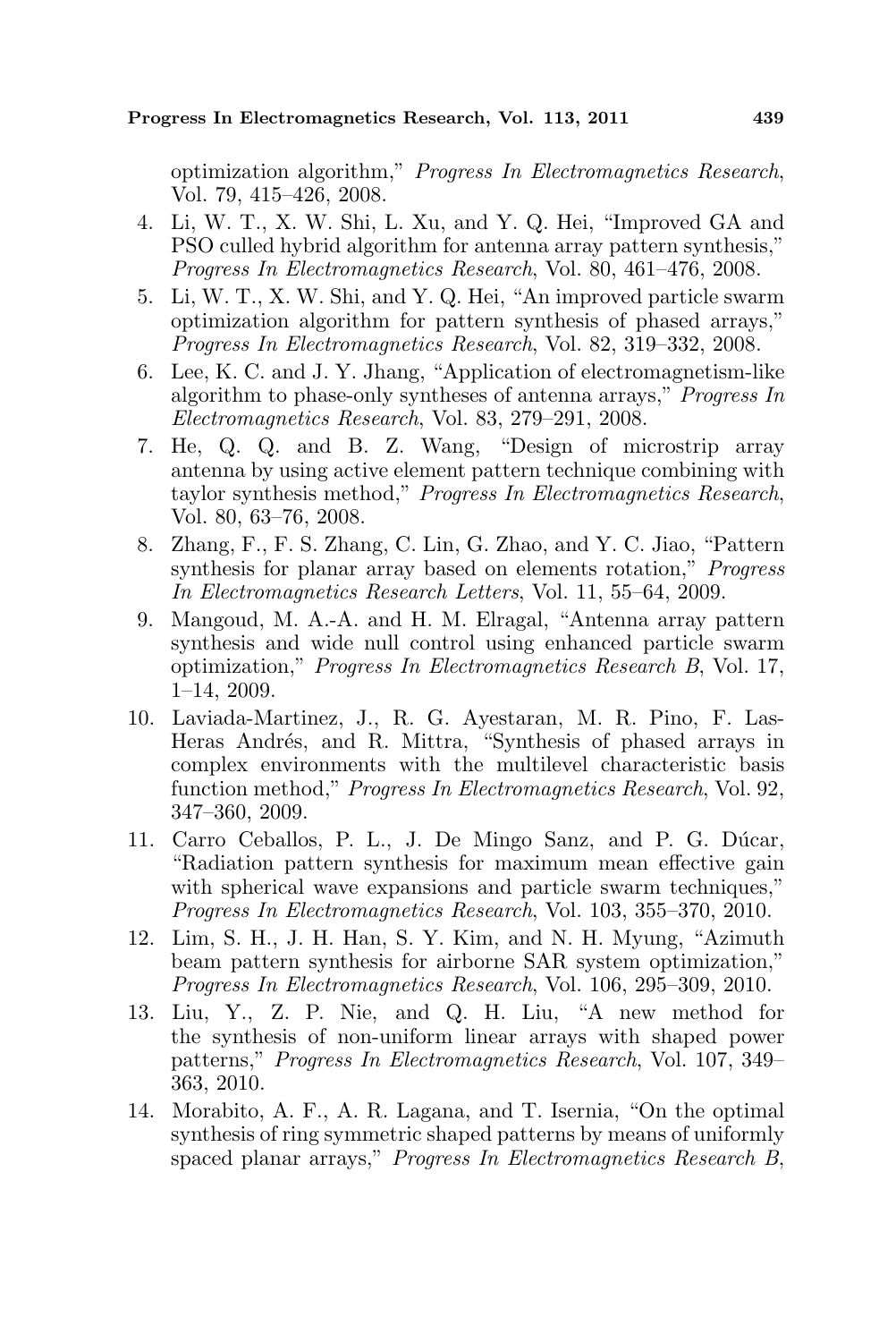Vol. 20, 33–48, 2010.

- 15. Singh, U., H. Kumar, and T. S. Kamal, "Linear array synthesis using biogeography based optimization," Progress In Electromagnetics Research M, Vol. 11, 25–36, 2010.
- 16. Ayestarán, R. G., J. Laviada, and F. Las-Heras, "Realistic antenna array synthesis in complex environments using a MOM-SVR approach," Journal of Electromagnetic Waves and Applications, Vol. 23, No. 1, 97–108, 2009.
- 17. Chou, H. T., K. L. Hung, and C. Y. Chen, "Utilization of a yagi antenna director array to synthesize a shaped radiation pattern for optimum coverage in wireless communications," Journal of Electromagnetic Waves and Applications, Vol. 23, No. 7, 851–861, 2009.
- 18. He, Q. Q., H. D. He, and H. Lan, "An efficient pattern synthesis method for cylindrical phased array antennas," Journal of Electromagnetic Waves and Applications, Vol. 23, No. 4, 473– 482, 2009.
- 19. Zhang, Y. J., S. X. Gong, and Y. X. Xu, "Radiation pattern synthesis for arrays of conformal antennas mounted on an irregular curved surface using modified genetic algorithms," Journal of Electromagnetic Waves and Applications, Vol. 23, No. 10, 1255– 1264, 2009.
- 20. Eirey-Pérez, R., M. Álvarez-Folgueiras, J. A. Rodriguez-González, and F. Ares-Pena, "Arbitrary footprints from arrays with concentric ring geometry and low dynamic range ratio," Journal of Electromagnetic Waves and Applications, Vol. 24, No. 13, 1795– 1806, 2010.
- 21. Rocca, P., L. Poli, G. Oliveri, and A. Massa, "Synthesis of timemodulated planar arrays with controlled harmonic radiations," Journal of Electromagnetic Waves and Applications, Vol. 24, Nos. 5–6, 827–838, 2010.
- 22. Storn, R. and K. V. Price, "Differential evolution-A simple and efficient heuristic for global optimization over continuous spaces," J. Global Optim., Vol. 11, 341–359, 1997.
- 23. Rogalsky, T., R. W. Derksen, and S. Kocabiyik, "Differential evolution in aerodynamic optimization," Proc. 46th Annu. Conf. of Can. Aeronaut. Space Inst., 29–36, Montreal, QC, Canada, May 1999.
- 24. Joshi, R. and A. C. Sanderson, "Minimal representation multisensory fusion using differential evolution," IEEE Trans. Syst. Man Cybern. A, Syst. Humans, Vol. 29, No. 1, 63–76, Jan. 1999.